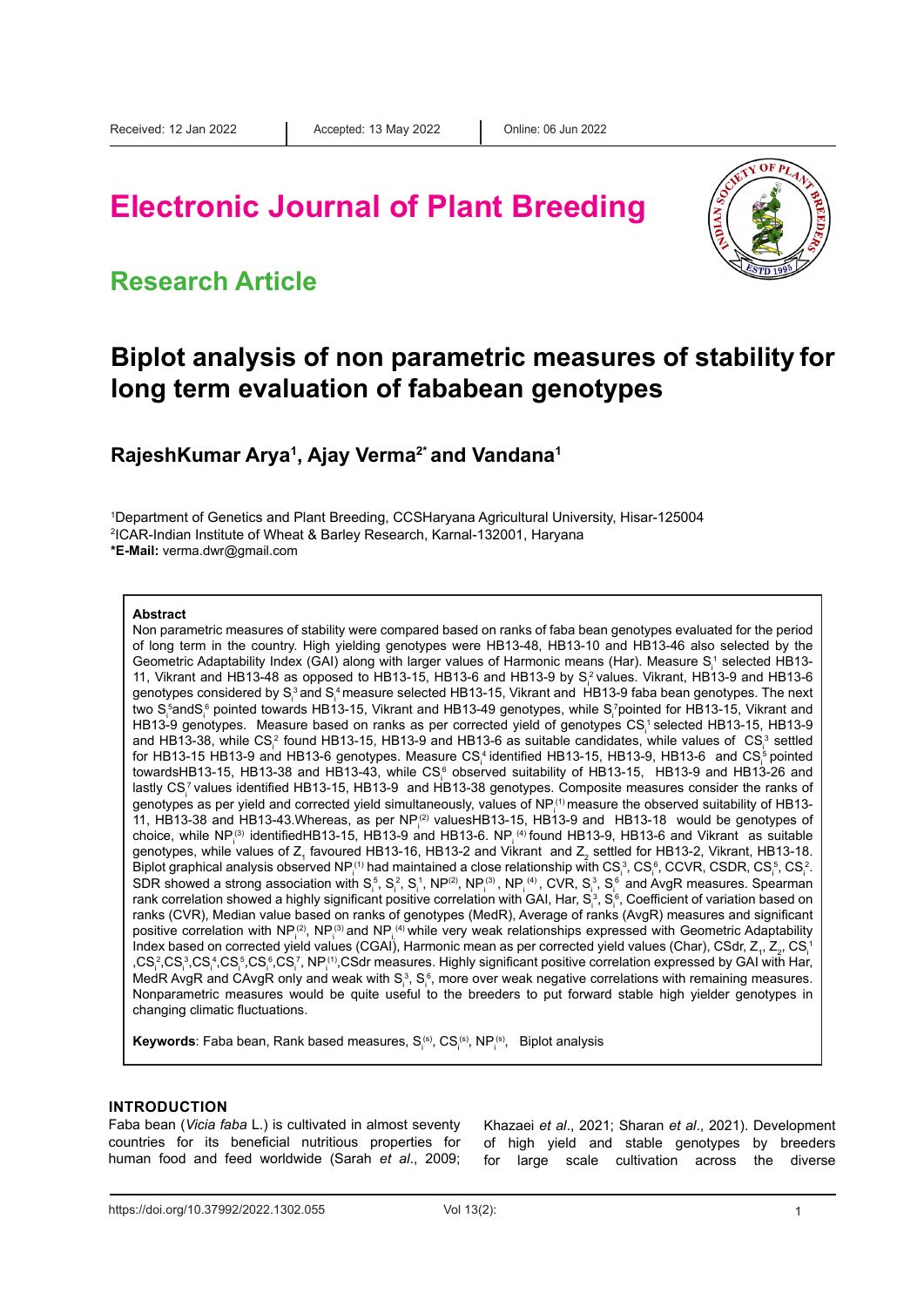environmental conditions for their adoption by farmers needs not to be elaborated (Tekalign *et al*., 2019; Papastylianou *et al*., 2021; Abuellail *et al.,* 2021). Long term evaluation trials are to be conducted before the release of genotypes for specific and general adaptations of the promising genotypes as climate change sets new challenges to major crop species especially to faba bean for their successful adaptation to stressful environments (Tadele *et al*., 2017; Raiger *et al*., 2021). Recent breeding experiments utilized the non parametric approaches for stability assessment as the performance of genotypes had been judged by their corresponding ranks (Pour *et al*., 2019; Narasimhulu *et al.,* 2022). Additionally these methods reduce the bias factor due to outliers and simple to use and interpret (Vaezi *et al*., 2018). A large number of nonparametric procedures have been compared to interpret the stability analysis for the number of crops (Nassar and Huehn, 1987; Tamene *et al*., 2015; Mohammadi*et al*., 2016; Vaezi *et al*., 2018; Khamassi *et al*., 2021 ). The pivotal role of the faba bean in farming systems as cultivation provides ecological advantages for the sustainable agriculture of the country with soil enrichment by nitrogen fixation and feeding habitat provision with nectar and pollen for pollinators (Nair *et al.,* 2021). The present study was carried out with the objectives (1) to analyze the stability of genotypes by nonparametric methods (2) to differentiate genotypes performance possessing high yield along with general and specific adaptations of genotypes, (3) to find out the association among the nonparametric stability measures.

#### **MATERIALS AND METHODS**

Twenty promising faba bean genotypes were evaluated over a period of six years at MAP Section, Department of Genetics and Plant Breeding, CCS Haryana Agricultural University, Hisar during the period of 2013-14 to 2018-19. Field trials were conducted in randomized complete block design with three replications with a plot size of 1.8 x 6.0 m. Row to row spacing was kept 30 cm and plant to plant spacing was 10 cm. Recommended agronomic practices were followed to harvest good yield.

Huehn (1990 a &b) proposed seven non parametric methods for assessing GxE interaction and stability analysis.  $X_{ii}$  denotes the yield of i<sup>th</sup> genotype in j<sup>th</sup> environment where *i*=1,2, *...k, ,j* =, 1, 2 *,...,n* and rank of the ith genotype in the j<sup>th</sup> environment by r<sub>ij</sub>, and  $\overline{r_i}$  as the mean of i<sup>th</sup> genotype. Hameed *et al.*(2020) proposed of i<sup>th</sup> genotype. Hameed *et al.*(2020) the correction for a yield of  $i<sup>th</sup>$  genotype in  $i<sup>th</sup>$ environment as  $(X^*_{ij} = X_{ij} - \overline{X_{i}} + \overline{X_{i}})$  as  $X^*_{ij}$ , was the corrected phenotypic value;  $\overline{X_{i}}$  was phenotypic the mean of i<sup>th</sup> genotype in all environments and  $\overline{X}$  was the grand mean.

Generally used seven statistics based on ranks of genotypes yield and corrected yiewasere expressed as follows:

https://doi.org/10.37992/2022.1302.055 2

$$
S_i^{(1)} = \frac{2\sum_{j=1}^{n} (r_{ij} - \bar{r}_{ij})}{[n(n-1)]} \quad S_i^{(2)} = \frac{\sum_{j=1}^{n} (r_{ij} - \bar{r}_{ij})^2}{(n-1)}
$$
  

$$
S_i^{(3)} = \frac{\sum_{j=1}^{n} (r_{ij} - \bar{r}_i)^2}{\bar{r}_{i.}} \quad S_i^{(4)} = \sqrt{\frac{\sum_{j=1}^{n} (r_{ij} - \bar{r}_i)^2}{n}}
$$
  

$$
S_i^{(5)} = \frac{\sum_{j=1}^{n} |r_{ij} - \bar{r}_i|}{n} \quad S_i^{(6)} = \frac{\sum_{j=1}^{n} |r_{ij} - \bar{r}_i|}{\bar{r}_{i.}}
$$
  

$$
S_i^{(2)} = \frac{\sum_{j=1}^{n} (r_{ij} - \bar{r}_i)^2}{\sum_{j=1}^{n} |r_{ij} - \bar{r}_i|} \quad \bar{r}_i = \frac{1}{n} \sum_{j=1}^{n} r_{ij.}
$$
  

$$
Z_i^{(v)} = \frac{\left[S_i^{(v)} - E\{S_i^{(v)}\}\right]^2}{Var\{S_i^{(v)}\}}, v = 1, 2
$$

Non parametric measures for stability analysis proposed by Thennarasu (1995) as NP $_1^{(1)}$ , NP $_1^{(2)}$ , NP $_1^{(3)}$  and NP $_1^{(4)}$ based on ranks of corrected means of genotypes. Ranks of genotypes as per corrected yield  $X^*_{\dot-}$ denoted by  $\;$ r $^*_{\text{ij}}$ with an average of ranks and median by  $r_{\rm i}^{\star}$  and M $_{\rm di}^{\star}$ 

$$
NP_i^{(1)} = \frac{1}{n} \sum_{j=1}^n \left| r_{ij}^* - M_{di}^* \right|
$$
  
\n
$$
NP_i^{(2)} = \frac{1}{n} \left( \frac{\sum_{j=1}^n \left| r_{ij}^* - M_{di}^* \right|}{M_{di}} \right)
$$
  
\n
$$
NP_i^{(3)} = \frac{\sqrt{\sum (r_{ij}^* - \bar{r}_{i.}^*)^2 / n}}{\bar{r}_{i.}}
$$
  
\n
$$
NP_i^{(4)} = \frac{2}{n(n-1)} \left[ \sum_{j=1}^{n-1} \sum_{j'=j+1}^{m} \frac{\left| r_{ij}^* - r_{ij'}^* \right|}{\bar{r}_{i.}} \right]
$$

Nassar and Huehn (1987) proposed a test to judge the significance of  $Si^{(1)}$  and  $Si^{(2)}$  measures. The degree of similarity among measures was assessed by correlation among genotypes ranking. Spearman's rank correlation values among pairs (Piepho and Lotito, 1992) estimated as follows :

$$
\bar{r}_s = 1 - \frac{6 \sum_{i=1}^n d_i^2}{n(n^2-1)}
$$

where, d<sub>i</sub> denotes the difference between ranks for i<sup>th</sup> genotype and sum over the number of pairs.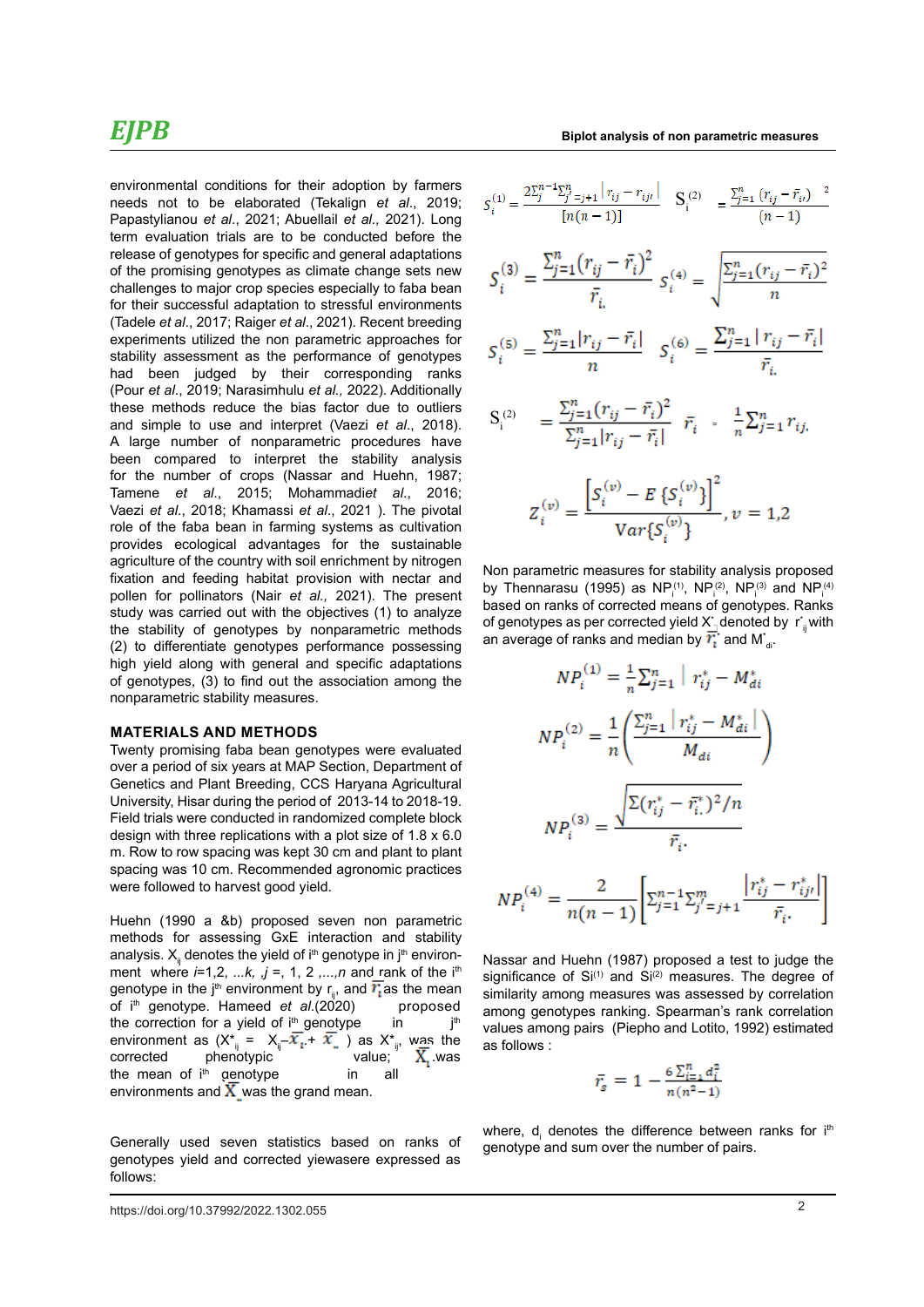#### **RESULTS AND DISCUSSION**

Among tested genotypes higher yielder were HB13-48, HB13-10, HB13-46 whereas, Geometric Adaptability Index (GAI) selected HB13-48, HB13-10, HB13- 11genotypes (Golkar *et al*., 2020). HB13-48, HB13-10, HB13-11 genotypes were identified by larger values of Harmonic means of genotypes. Consistent yield performance of HB13-2, HB13-16 and HB13-18 genotypes was observed by least values of standard deviation. Average of ranks (AvgR), standard deviation of ranks (SDR) and coefficient of variation of ranks (CVR) were calculated as per the ranks for the yield of genotypes. AvgR was identified for HB13-48, HB13-38, HB13-46, while the consistent yield of HB13-15, Vikrant, HB13-9 was expressed by values of SDR (**Table 1**). Genotypes HB13-15, Vikrant and HB13-9 are pointed by values of CVR also. These descriptive statistics based on ranks can be used for genotype comparative evaluation. Farshadfar *et al*. (2014) proposed two ranking methods according to mean and standard deviation of ranks, while Ahmadi *et al*.(2015) reported advantages of these non - parametric procedures in stability studies. Median of ranks (MedR) pointed towards HB13-48, HB13-46, HB13- 41 genotypes. Measure  $S_i^1$  selected HB13-11, Vikrant, HB13-48 as opposed to HB13-15, HB13-6, HB13- 9 by S<sub>i</sub> values. Vikrant, HB13-9, HB13-6 genotypes considered by  $S_i^3$  and  $S_i^4$  measure selected HB13-15, Vikrant, HB13-9 faba bean genotypes.  $\mathsf{S}_{\mathsf{i}}^{\mathsf{5}}$  and  $\mathsf{S}_{\mathsf{i}}^{\mathsf{6}}$  pointed towards HB13-15, Vikrant, HB13-49 genotypes, while  $S_i^7$  favoured HB13-15, Vikrant and HB13-9 genotypes (Mohammadi *et al.,* 2016).

Mean of corrected yield values pointed towards as high yielders Vikrant, HB13-49 & HB13-48 over the years. More over the values of corrected GAI favoured HB13- 2, HB13-16, HB13-18, while corrected Harmonic values identified HB13-2, HB13-16, HB13-18 genotypes. The least values of standard deviation as per corrected yield values observed the consistent yield of HB13-2, HB13- 16, HB13-18 over the studied years (Ahmadi *et al*., 2015). Average ranks as per corrected yield values (CMR) selected HB13-49, HB13-20, HB13-40 and corrected standard deviation (CSD) observed suitability of HB13-15, HB13-9, and HB13-38 genotypes (**Table 2**). Coefficient of variation as per corrected yield (CCV) values exhibited HB13-15, HB13-9, HB13-6, while median values (CMed) for HB13-46, HB13-20, HB13-41. Measure based on ranks as per corrected yield CS<sup>1</sup> selected HB13-15, HB13-9, HB13-38, whileCS $_{\rm i}^2$ favoured HB13-15, HB13-9, HB13-6 as per values of  $\text{CS}^{\hspace{0.5pt}3}_\text{\tiny{l}}$  HB13-15 HB13-9, HB13-6 as desirable genotypes. Values of measure  $\text{CS}_\text{i}^4$  identified HB13-15, HB13-9, HB13-6 and measure  $CS_i^5$  pointed towardsHB13-15, HB13-38, HB13-43, while CS $_{\shortparallel}^{\scriptscriptstyle\rm 6}$ observed HB13-15, HB13-9, HB13-26 as suitable genotypes and lastly CS<sub>i</sub><sup>7</sup>valuesidentified HB13-15, HB13-9,HB13-38 faba bean genotypes The mentioned strategy determines the stability of genotype over environment if its rank is similar over other environments (biological concept).

Many authors have used the corrected Huehn's (1990b) nonparametric measures of phenotypic stability and demonstrated that these statistics were associated with the biological concept of stability (Farshadfar *et al*., 2014; Ahmadi *et al.,* 2015).

Non parametric measures  $\mathsf{NP}_{i}^{(1)}, \mathsf{NP}_{i}^{(2)}, \mathsf{NP}_{i}^{(3)}, \mathsf{NP}_{i}^{(4)}$ consider the ranks of genotypes as per yield and corrected yield simultaneously, values of NP<sup>(1)</sup> measure observed suitability of, HB13-11, HB13-38, HB13-43 whereas, as per  $NP_i^{(2)}$ , HB13-15, HB13-9, HB13-18 would be genotypes of choice, while  $NP_i^{(3)}$  identified HB13-15, HB13-9, HB13-6. The last composite measure  $NP_i^{(4)}$ found HB13-9, HB13-6, Vikrant as suitable genotypes, while values of  $Z_1$  favoured HB13-16, HB13-2, Vikrant and  $Z_{2}$  settled for HB13-2, Vikrant, HB13-18. Kendall's coefficient of concordance, W was used as an additional tool to evaluate the degree of agreement among nonparametric measures and mean yield. A value of W = 1 indicates a perfect agreement among rankings of the measures across the environments and while,  $W = 0$  indicates total disagreement (Vaezi *et al*., 2018). Calculated values of W = 0.29 and for its significance values of  $\chi^2$  statistic = 199.78 (**Table 2**). The calculated value was more than the table value of  $\chi^2$  (0.05, 665) = 140.2 (149.6), which resulted an overall similarity among non parametric measures.  $Z_1$  and  $Z_2$  values were calculated for each genotype, as per the ranks of adjusted yield and then summed:  $Z_1$ sum =  $5.17$  and  $Z_2$  sum =  $58$  (**Table 2**). Both these statistics were distributed as  $\chi^2$  and were less and more than the critical value of  $\chi^2$  (0.05, 19) = 30.14. This indicated the non-significant differences among genotypes as per ranks of  $CS<sup>1</sup>$  and significant differences among genotypes as per  $CS_i^2$  measures (Farshadfar *et al*., 2014). More over the four individual Z values are more than the critical value of  $\chi^2$  (0.05, 1) = 3.84 as observed by Hameed *et al*. (2020).

First two PCA accounted for 68.3 % of the total variation among the 36 non parametric measures (**Table 3**). The first principal component (PC) accounted for 47.8 per cent of the total variation. It illustrated most of the variations accounted in  $NP_i^4$ ,  $NP_i^3$ ,  $CS_i^4$ ,  $CS_i^7$ , CSDR measures etc. Principal component two contributed 20.5% to the total variation. Six measures, including AvgR, Har, GAI, CVR, Mean, CMedR were to contribute more to the second PC. Out of the 36 measures evaluated, 11 contributed most to the first two principal components (**Table 3**) and these are considered most desirable to summarize variation among the accessions through hierarchical cluster analysis (**Fig. 1**). Vectors of traits in biplot showing acute angles are positively correlated whereas those showing obtuse or straight angles are negatively correlated and those with right angles have no correlation (Pour *et al*., 2019). Mean has expressed a strong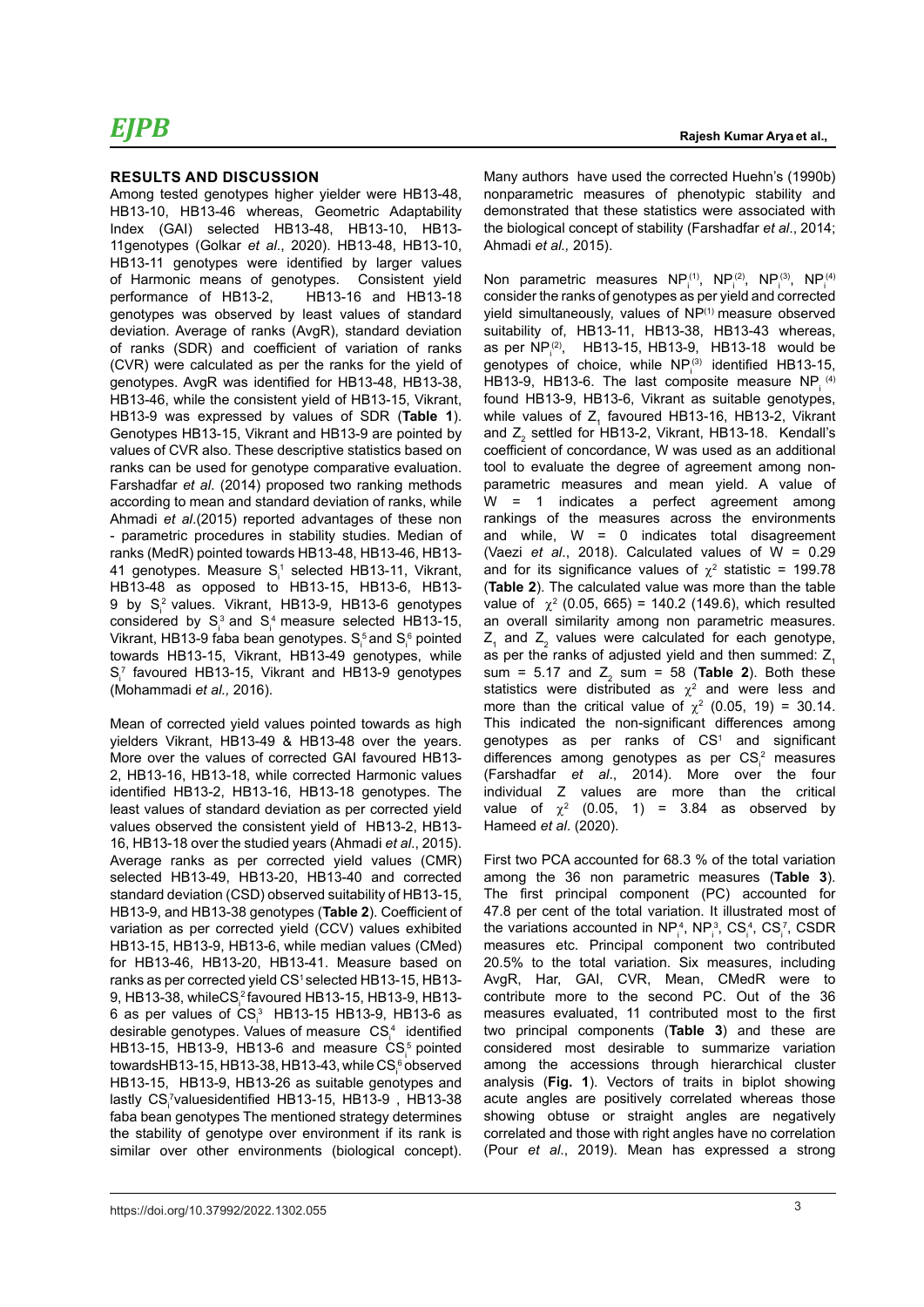| "ININ IDA QU ATILIZUS IS DAISDE                                        |
|------------------------------------------------------------------------|
|                                                                        |
| Simple non narametric measures of stability as ner orininal vield valu |
|                                                                        |
| <br> <br> <br> <br> <br>                                               |
| י<br>ובודד                                                             |

| Code                      |                    |                          | Mean  | <b>R</b> O | Har   | Sdrr  | ິຕ    | 2    | ຶ່    | 4<br>ທັ | 5<br>ທັ | ဖ<br>ທັ |      | <b>AvgR</b> | <b>SDR</b> | <b>CVR</b> | <b>MedR</b>              |
|---------------------------|--------------------|--------------------------|-------|------------|-------|-------|-------|------|-------|---------|---------|---------|------|-------------|------------|------------|--------------------------|
|                           | Genotypes Pedigree |                          |       |            |       |       |       | ທັ   |       |         |         |         | ້ທີ  |             |            |            |                          |
| $\tilde{c}$               | HB13-2             | HB 85/ Vikrant           | 34.50 | 34.35      | 34.20 | 1.598 | 38.40 | 6.86 | 2.95  | 6.20    | 4.67    | 2.15    | 7.20 | 13.00       | 6.20       | 0.4767     | 15                       |
| 2<br>G                    | HB13-6             | HB 603/ Vikrant          | 34.76 | 33.90      | 32.91 | 3.511 | 17.20 | 4.30 | 1.43  | 4.15    | 3.33    | 1.67    | 5.07 | 12.00       | 4.15       | 0.3456     | 11.5                     |
| S<br>$\stackrel{}{\circ}$ | HB13-9             | EC-243770/ Vikrant       | 33.62 | 33.15      | 32.67 | 2.673 | 16.97 | 4.39 | 1.32  | 4.12    | 3.22    | 1.51    | 4.87 | 12.83       | 4.12       | 0.3210     | $\overline{4}$           |
| G 4                       | HB13-10            | HB(M)-1/ Vikrant         | 39.33 | 38.43      | 37.51 | 4.119 | 43.77 | 6.63 | 4.95  | 6.62    | 5.50    | 3.74    | 8.20 | 8.83        | 6.62       | 0.7489     | 8.5                      |
| G 5                       | HB13-11            | HB 73/ Vikrant           | 37.37 | 36.73      | 35.96 | 3.070 | 29.87 | 5.89 | 3.58  | 5.47    | 4.22    | 3.04    | 6.67 | 8.33        | 5.47       | 0.6558     | တ                        |
| ပ<br>၁                    | HB13-15            | IC-329424/ Vikrant       | 35.86 | 35.48      | 35.10 | 2.521 | 3.07  | 1.92 | 0.30  | 1.75    | 1.33    | 0.77    | 2.13 | 10.33       | 1.75       | 0.1695     | 0.5                      |
| G 7                       | HB13-16            | HB 40/ Vikrant           | 35.00 | 34.78      | 34.57 | 1.916 | 33.07 | 5.90 | 3.10  | 5.75    | 4.67    | 2.63    | 6.93 | 10.67       | 5.75       | 0.5391     | တ                        |
| $\frac{8}{3}$             | HB13-18            | HB 70/ Vikrant           | 35.62 | 35.28      | 34.93 | 2.338 | 36.17 | 7.75 | 3.06  | 6.01    | 3.89    | 1.97    | 6.87 | 11.83       | 6.01       | 0.5082     | 12.5                     |
| ဝ<br>ပ                    | HB13-20            | HB 617/ Vikrant          | 31.98 | 31.36      | 30.76 | 3.103 | 25.07 | 5.53 | 1.98  | 5.01    | 3.78    | 1.79    | 6.00 | 12.67       | 5.01       | 0.3953     | 3.5                      |
| G <sub>10</sub>           | HB13-26            | EC-117792/ Vikrant       | 36.54 | 36.05      | 35.55 | 2.921 | 24.27 | 6.28 | 2.60  | 4.93    | 3.22    | 2.07    | 5.07 | 9.33        | 4.93       | 0.5278     | $\infty$                 |
| ا با<br>0                 | HB13-28            | EC-248710/ HB 123        | 35.33 | 34.11      | 32.89 | 4.445 | 29.07 | 5.45 | 3.11  | 5.39    | 4.44    | 2.86    | 6.13 | 9.33        | 5.39       | 0.5776     | $\overline{ }$           |
| G <sub>12</sub>           | HB13-38            | EC-248710/ HB 180        | 37.28 | 36.22      | 35.06 | 4.068 | 26.27 | 5.18 | 3.94  | 5.13    | 4.22    | 3.80    | 5.73 | 6.67        | 5.13       | 0.7688     | 4                        |
| G <sub>13</sub>           | HB13-40            | EC-248710/ HB 182        | 32.52 | 31.46      | 30.29 | 3.853 | 27.90 | 5.37 | 2.23  | 5.28    | 4.33    | 2.08    | 6.20 | 12.50       | 5.28       | 0.4226     | 0.5                      |
| G <sub>14</sub>           | HB13-41            | EC-248710/ HB 502        | 37.06 | 35.52      | 33.70 | 4.748 | 49.20 | 6.83 | 6.15  | 7.01    | 6.00    | 4.50    | 7.60 | 8.00        | 7.01       | 0.8768     | 4                        |
| G15                       | HB13-43            | Vikrant/EC-117799        | 35.85 | 34.89      | 33.85 | 3.829 | 22.40 | 6.22 | 2.80  | 4.73    | 3.00    | 2.25    | 5.07 | 8.00        | 4.73       | 0.5916     | $\overline{\phantom{0}}$ |
| G <sub>16</sub>           | HB13-45            | Vikrant/ Mumant-II       | 32.75 | 31.68      | 30.47 | 3.829 | 38.57 | 7.05 | 2.79  | 6.21    | 4.56    | 1.98    | 7.27 | 13.83       | 6.21       | 0.4489     | $\frac{5}{5}$            |
| G 17                      | HB13-46            | EC-248710/Munant-I       | 38.00 | 35.69      | 32.83 | 5.666 | 78.67 | 8.68 | 10.26 | 8.87    | 7.56    | 5.91    | 9.87 | 7.67        | 8.87       | 1.1569     | က                        |
| G <sub>18</sub>           | HB13-48            | Vikrant/ HB 204          | 40.91 | 39.67      | 38.22 | 4.479 | 24.17 | 6.14 | 5.80  | 4.92    | 3.28    | 4.72    | 4.73 | 4.17        | 4.92       | 1.1798     | $\sim$                   |
| $G$ 19                    | HB13-49            | <b>Vikrant/EC-329675</b> | 32.67 | 30.50      | 27.84 | 5.139 | 20.97 | 6.17 | 1.77  | 4.58    | 2.83    | 1.44    | 5.13 | 11.83       | 4.58       | 0.3870     | 11.5                     |
| G20                       | Vikrant            | National check           | 29.87 | 28.69      | 27.42 | 3.847 | 12.97 | 4.52 | 0.76  | 3.60    | 2.39    | 0.83    | 3.53 | 17.17       | 3.60       | 0.2098     | $\frac{8}{1}$            |

4 https://doi.org/10.37992/2022.1302.055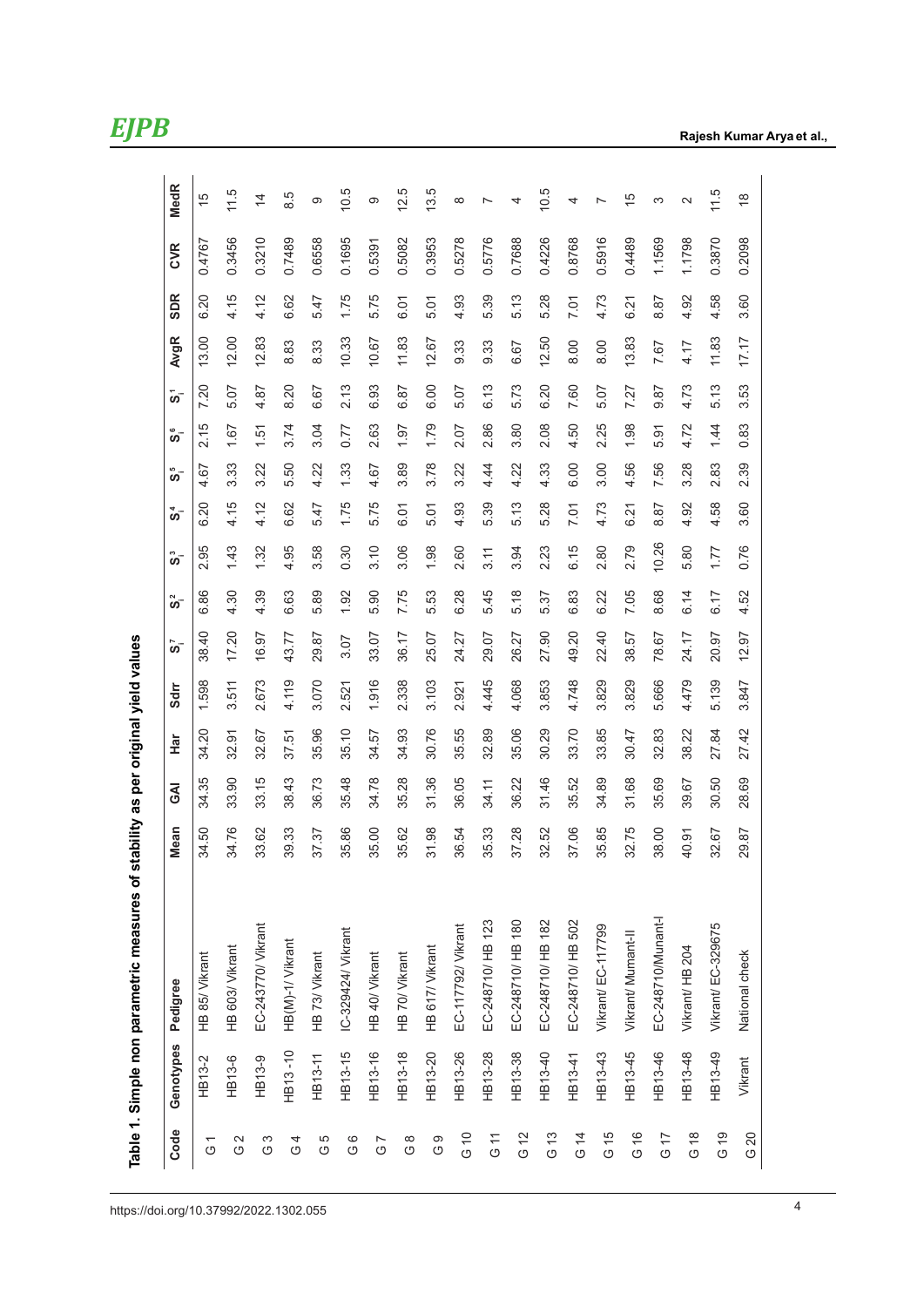| <b>Corrected</b> | <b>CMean</b> | <b>CGAI</b> | <b>CHar</b> | <b>CSdrr</b> | CAvgR | <b>CSDR</b> | <b>CCVR</b> | <b>CMedR</b>   | $CS_i^7$ | $CS_i^2$ | $CS_i^3$ |
|------------------|--------------|-------------|-------------|--------------|-------|-------------|-------------|----------------|----------|----------|----------|
| HB13-2           | 34.50        | 35.19       | 35.05       | 1.598        | 11.67 | 5.75        | 0.4929      | 12             | 33.07    | 5.90     | 2.83     |
| HB13-6           | 35.50        | 34.50       | 33.53       | 3.511        | 11.17 | 4.07        | 0.3645      | 11.5           | 16.57    | 4.36     | 1.48     |
| HB13-9           | 36.50        | 34.90       | 34.44       | 2.673        | 11.00 | 3.95        | 0.3591      | 12             | 15.60    | 4.33     | 1.42     |
| HB13-10          | 37.50        | 34.33       | 33.30       | 4.119        | 13.67 | 6.80        | 0.4977      | 15             | 46.27    | 8.26     | 3.39     |
| HB13-11          | 38.50        | 34.65       | 33.81       | 3.070        | 12.00 | 7.04        | 0.5869      | 13.5           | 49.60    | 7.29     | 4.13     |
| HB13-15          | 39.50        | 34.96       | 34.57       | 2.521        | 12.33 | 2.94        | 0.2387      | 11             | 8.67     | 2.95     | 0.70     |
| HB13-16          | 40.50        | 35.13       | 34.92       | 1.916        | 11.00 | 5.44        | 0.4946      | 9.5            | 29.60    | 5.69     | 2.69     |
| HB13-18          | 41.50        | 35.00       | 34.65       | 2.338        | 12.83 | 5.98        | 0.4660      | 14.5           | 35.77    | 7.56     | 2.79     |
| HB13-20          | 42.50        | 34.78       | 34.23       | 3.103        | 8.33  | 7.31        | 0.8775      | 6              | 53.47    | 7.71     | 6.42     |
| HB13-26          | 43.50        | 34.83       | 34.31       | 2.921        | 11.50 | 4.28        | 0.3720      | 10.5           | 18.30    | 4.82     | 1.59     |
| HB13-28          | 44.50        | 34.12       | 32.90       | 4.445        | 8.83  | 6.40        | 0.7246      | 8              | 40.97    | 6.21     | 4.64     |
| HB13-38          | 45.50        | 34.22       | 32.97       | 4.068        | 10.17 | 4.07        | 0.4003      | 9.5            | 16.57    | 4.78     | 1.63     |
| HB13-40          | 46.50        | 34.38       | 33.33       | 3.853        | 8.67  | 7.76        | 0.8957      | $\overline{7}$ | 60.27    | 7.53     | 6.95     |
| HB13-41          | 47.50        | 33.69       | 31.74       | 4.748        | 9.67  | 7.00        | 0.7246      | 6.5            | 49.07    | 6.94     | 5.08     |
| HB13-43          | 48.50        | 34.37       | 33.30       | 3.829        | 9.50  | 4.59        | 0.4835      | 9              | 21.10    | 5.86     | 2.22     |
| HB13-45          | 49.50        | 34.36       | 33.26       | 3.829        | 10.50 | 6.38        | 0.6076      | 10             | 40.70    | 6.56     | 3.88     |
| HB13-46          | 50.50        | 32.77       | 29.52       | 5.666        | 8.67  | 8.85        | 1.0208      | 4              | 78.27    | 8.63     | 9.03     |
| HB13-48          | 51.50        | 33.85       | 32.04       | 4.479        | 11.33 | 6.74        | 0.5950      | 13             | 45.47    | 6.69     | 4.01     |
| HB13-49          | 52.50        | 33.39       | 31.06       | 5.139        | 7.67  | 6.68        | 0.8717      | 6.5            | 44.67    | 8.17     | 5.83     |
| Vikrant          | 53.50        | 34.37       | 33.33       | 3.847        | 9.50  | 5.82        | 0.6129      | 9.5            | 33.90    | 5.84     | 3.57     |

|  |  |  | Table 2. Composite non parametric measures of stability based on corrected and original yield values |
|--|--|--|------------------------------------------------------------------------------------------------------|
|--|--|--|------------------------------------------------------------------------------------------------------|

### **Table 2. Continued**

| Corrected | CS <sup>4</sup> | CS <sub>5</sub> | CS <sub>6</sub> | CS <sub>1</sub> | NP <sub>i</sub> <sup>(1)</sup> | NP <sub>i</sub> <sup>(2)</sup> | NP <sub>i</sub> <sup>(3)</sup> | NP <sub>i</sub> <sup>(4)</sup> | $Z_{1}$ | $Z_{2}$ |
|-----------|-----------------|-----------------|-----------------|-----------------|--------------------------------|--------------------------------|--------------------------------|--------------------------------|---------|---------|
| HB13-2    | 5.75            | 4.67            | 2.40            | 7.07            | 4.67                           | 0.311                          | 0.404                          | 0.544                          | 0.015   | 0.000   |
| HB13-6    | 4.07            | 3.17            | 1.70            | 5.00            | 3.17                           | 0.275                          | 0.310                          | 0.417                          | 0.239   | 2.643   |
| HB13-9    | 3.95            | 3.00            | 1.64            | 4.80            | 3.00                           | 0.214                          | 0.281                          | 0.374                          | 0.300   | 2.959   |
| HB13-10   | 6.80            | 4.67            | 2.05            | 7.60            | 4.67                           | 0.549                          | 0.703                          | 0.860                          | 0.079   | 1.609   |
| HB13-11   | 7.04            | 5.67            | 2.83            | 8.40            | 5.33                           | 0.593                          | 0.771                          | 1.008                          | 0.268   | 2.539   |
| HB13-15   | 2.94            | 2.44            | 1.19            | 3.33            | 2.00                           | 0.190                          | 0.260                          | 0.323                          | 0.964   | 5.740   |
| HB13-16   | 5.44            | 4.33            | 2.36            | 6.40            | 4.33                           | 0.481                          | 0.466                          | 0.600                          | 0.005   | 0.127   |
| HB13-18   | 5.98            | 3.94            | 1.84            | 5.93            | 3.17                           | 0.253                          | 0.461                          | 0.501                          | 0.045   | 0.060   |
| HB13-20   | 7.31            | 5.78            | 4.16            | 8.67            | 5.67                           | 0.420                          | 0.527                          | 0.684                          | 0.356   | 3.882   |
| HB13-26   | 4.28            | 3.17            | 1.65            | 5.00            | 3.17                           | 0.396                          | 0.418                          | 0.536                          | 0.239   | 2.123   |
| HB13-28   | 6.40            | 5.50            | 3.74            | 7.80            | 5.50                           | 0.786                          | 0.626                          | 0.836                          | 0.116   | 0.566   |
| HB13-38   | 4.07            | 2.89            | 1.70            | 4.87            | 2.83                           | 0.708                          | 0.557                          | 0.730                          | 0.279   | 2.643   |
| HB13-40   | 7.76            | 6.67            | 4.62            | 9.33            | 6.67                           | 0.635                          | 0.567                          | 0.747                          | 0.631   | 6.932   |
| HB13-41   | 7.00            | 5.89            | 3.66            | 8.00            | 5.33                           | 1.333                          | 0.799                          | 1.000                          | 0.160   | 2.376   |
| HB13-43   | 4.59            | 3.00            | 1.89            | 5.13            | 2.83                           | 0.405                          | 0.524                          | 0.642                          | 0.202   | 1.402   |
| HB13-45   | 6.38            | 5.17            | 2.95            | 7.93            | 5.17                           | 0.344                          | 0.421                          | 0.573                          | 0.144   | 0.527   |
| HB13-46   | 8.85            | 7.56            | 5.23            | 9.73            | 6.00                           | 2.000                          | 1.053                          | 1.270                          | 0.833   | 19.247  |
| HB13-48   | 6.74            | 5.67            | 3.00            | 8.13            | 5.67                           | 2.833                          | 1.477                          | 1.952                          | 0.193   | 1.417   |
| HB13-49   | 6.68            | 4.56            | 3.57            | 7.60            | 4.33                           | 0.377                          | 0.516                          | 0.642                          | 0.079   | 1.238   |
| Vikrant   | 5.82            | 4.83            | 3.05            | 7.13            | 4.83                           | 0.269                          | 0.310                          | 0.416                          | 0.020   | 0.004   |
|           |                 |                 |                 |                 |                                |                                |                                | $Sum =$                        | 5.167   | 58.033  |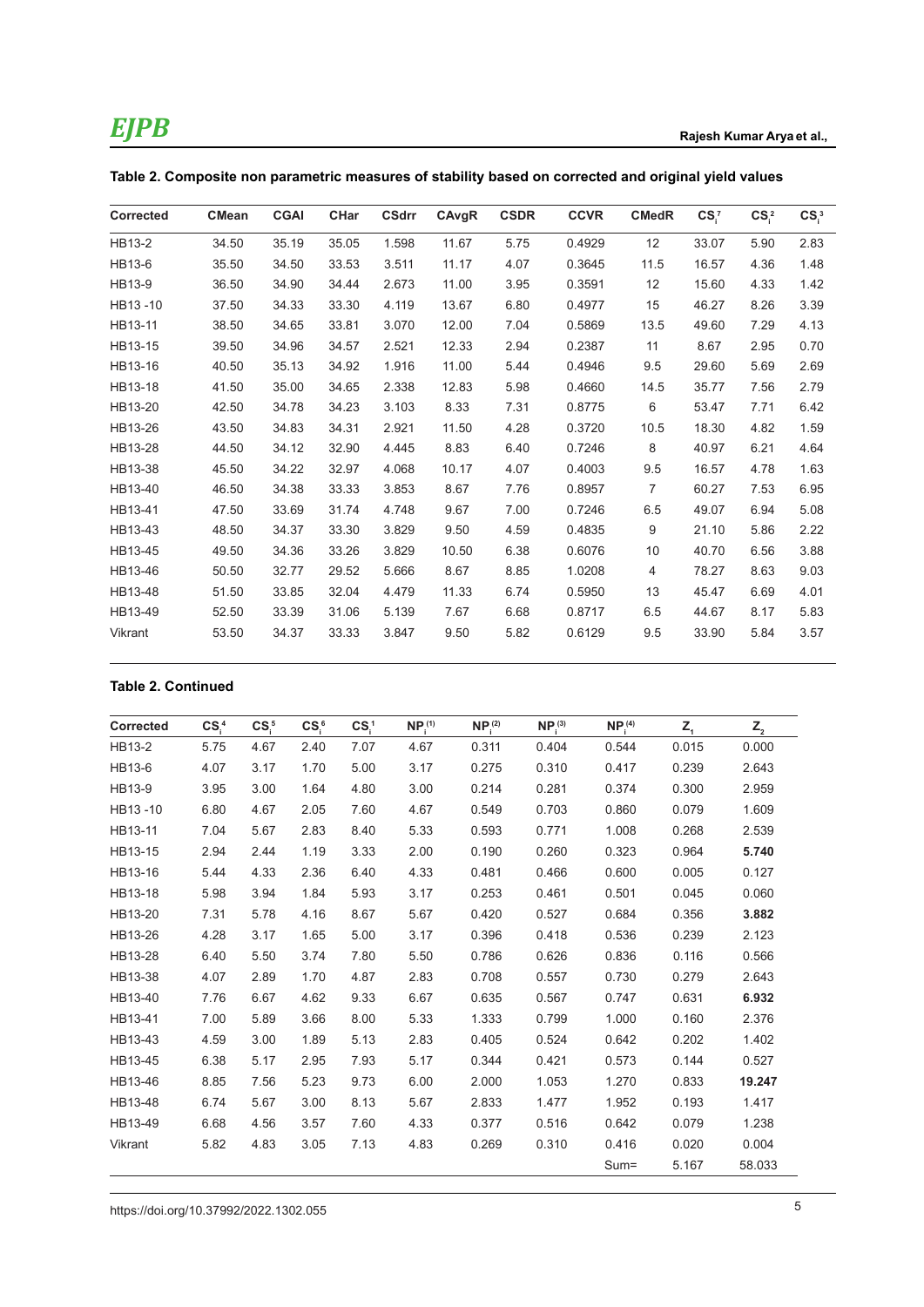relationship with GAI and MedR in one quadrant while Cmean exhibited strong bondage with CMedR in other quadrant. NP<sub>i</sub> had a close relationship with  $CS^3_i$ ,  $CS^6_i$ ,  $CCVR$ ,  $CSDR$ ,  $CS<sub>i</sub><sup>5</sup>$ ,  $CS<sub>i</sub><sup>2</sup>$  and CHM whereas, weak nature of association with CAvgR, Har as observed altogether in the first quadrant. SDR showed a strong association with  $S_i^5$ ,  $S_i^2$ ,  $S_i^1$ ,  $NP_i^2$ ,  $NP_i^3$ ,  $NP_i^4$ , CVR,  $S_i^6$ ,  $S_i^3$  and AvgR as observed in the last quadrant. MedR expressed no relationship with AvgR as observed by obtuse angle. Similar behavior for  $\text{CS}_\text{i}^\text{s}$ , CCVR with CMean, CMedR. The negative relationship of Har with SDR,  $S_i^5$ , $S_i^2$  also of CAvgR with CVR,  $S_i^3$ ,  $S_i^6$  , measures CCVR,  $CS_i^6$  with CVR,  $S_i^3$ ,  $S_i^6$ .

Rank based measures as per original and corrected yield of genotypes had been studied for any clustering pattern among them by highly advocated Biplot analysis technique. Principal component analysis was carried out for genotypes with ranks as per the number of measures. The loadings of the considered measures based on the first two principal components axes (PCA) were shown in **Table 3** (Khalili and Pour, 2016). Measures had been scattered in all quadrants of the biplot graph. In total five clusters of measures comprises of larger and smaller sixes depicted in **Fig. 2**. A larger cluster grouped of measures based on corrected yield,  $NP_i^1$  and standard deviation. Another two smaller clusters of  $\mathsf{Z}_{_{1}},\mathsf{Z}_{_{2}}$  and other of Har and CAvgR also seen in same quadrant. Measures Mean, GAI and MedR formed a cluster in a separate quadrant. Two clusters adjacent to each other are observed in one quadrant. One comprises of measures  $NP_i^{(2)}$ , NP $_i^{(3)}$ & NP $_i^{(4)}$ , S<sub>i</sub><sup>1</sup>, S<sub>i</sub><sup>2</sup>, S<sub>i</sub><sub>1</sub>, S<sub>i</sub><sub>5</sub> with SDR, more over an adjacent cluster of CVR, AvgR coupled with  $S_i^3$ ,  $S_i^6$ . CMean measure along with CMedR expressed a distance from other measures and placed in a separate quadrant.

Spearman Rank correlation was computed among the non parametric measures to have an idea of linear relationship among them. Mean yield had expressed both positive and negative correlations with measures (**Table 4)**. Highly significant positive correlation with GAI, Har,  $S_i^3$ ,  $S_i^6$ , CVR, MedR, AvgR measures and significant positive correlation with  $NP_i^{(2)}NP_i^{(3)}$  and  $NP_i^{(4)}$  whilem very weak relationships expressed with CGAI, Char, CSdr,  $Z_1$ ,  $Z_2$ ,  $CS_1^3$ , $CS_1^3$ , $CS_1^4$ , $CS_1^5$ , $CS_1^6$ , $CS_1^7$ , $NP_1^{(1)}$ ,  $CSdr$ measures (Khalili and Pour, 2016) . Highly significant positive correlation expressed by GAI with Har, MedR, AvgR & CAvgR only and weak with  $S_i^3$ ,  $S_i^6$  , more over weak negative correlations with remaining measures. Har measure maintained  $\text{CS}_i^6$  MedR, CCVR and negative with CMedR, AvgR,  $S_i^6$  ranks Positive association or MR observed with CV, Med, CCV,  $\text{CS}_i^6$ , NP $_i^{(3)}$ and NP $_i^{(4)}$ measures. SD expressed positive with CSdrr, Char, CGAI, CCVR,  $NP_i^{(2)}, NP_i^{(3)}, NP_i^{(4)}, AvgR$ ,  $CS_i^3, CS_i^6$  while, indirect with MedR CMedR & S<sub>i</sub><sup>7</sup> expressed very strong positive with  $S_i^4$ ,  $S_i^5$ ,  $S_i^1$ , SDR,  $S_i^3$ ,  $S_i^2$  positive with  $S_i^6$ ,  $CS_i^4$ ,  $CS_i^5$ , CS<sub>i</sub><sup>1</sup>, NP<sub>i</sub><sup>1</sup>, NP<sub>i</sub><sup>2</sup>, NP<sub>i</sub><sup>3</sup>, NP<sub>i</sub><sup>4</sup> along with weak negative withZ $_{\rm 1,~}$ Z $_{\rm 2,~}$ MedR, CMedR measures. S $_{\rm i}^{\rm 2}$ had very strong **Table 3. Loading of rank based measures** 

| <b>Measures</b>              | PC <sub>1</sub> | PC <sub>2</sub> |
|------------------------------|-----------------|-----------------|
| Mean                         | 0.089           | $-0.310$        |
| GAI                          | 0.068           | $-0.332$        |
| Har                          | $-0.006$        | $-0.337$        |
| Sdrr                         | $-0.171$        | $-0.077$        |
| $S_i^7$                      | $-0.170$        | 0.122           |
| $S_i^2$                      | $-0.130$        | 0.093           |
| $S_i^3$                      | $-0.188$        | 0.215           |
| $S_i^4$                      | $-0.170$        | 0.122           |
| $S_i^5$                      | $-0.158$        | 0.113           |
| $S_i^6$                      | $-0.185$        | 0.207           |
| $S_i^1$                      | $-0.156$        | 0.082           |
| CMean                        | 0.107           | 0.159           |
| <b>CGAI</b>                  | $-0.166$        | $-0.061$        |
| CHar                         | $-0.166$        | $-0.061$        |
| <b>CSdrr</b>                 | $-0.171$        | $-0.077$        |
| $CS_i^7$                     | $-0.215$        | $-0.097$        |
| $CS_i^2$                     | $-0.191$        | $-0.069$        |
| CS <sub>i</sub> <sup>3</sup> | $-0.206$        | $-0.173$        |
| $CS_i^4$                     | $-0.215$        | $-0.097$        |
| $CS_i^5$                     | $-0.201$        | $-0.117$        |
| CS <sup>6</sup>              | $-0.194$        | $-0.200$        |
| CS <sub>i</sub> <sup>1</sup> | $-0.209$        | $-0.122$        |
| $NP_i^1$                     | $-0.193$        | $-0.124$        |
| NP <sub>i</sub> <sup>2</sup> | $-0.209$        | 0.077           |
| NP <sub>i</sub> <sup>3</sup> | $-0.222$        | 0.081           |
| NP <sub>i</sub> <sup>4</sup> | $-0.223$        | 0.069           |
| $Z_{1}$                      | $-0.004$        | $-0.020$        |
| $Z_{2}$                      | $-0.031$        | $-0.010$        |
| AvgR                         | $-0.116$        | 0.235           |
| SDR                          | $-0.170$        | 0.122           |
| <b>CVR</b>                   | $-0.177$        | 0.225           |
| MedR                         | 0.133           | $-0.197$        |
| CAvgR                        | $-0.091$        | $-0.274$        |
| <b>CSDR</b>                  | $-0.215$        | $-0.097$        |
| <b>CCVR</b>                  | $-0.196$        | $-0.205$        |
| <b>CMedR</b>                 | 0.100           | 0.217           |
| % variation                  | 47.78           | 20.49           |

direct with  $S_i^4$ ,  $S_i^1$ , SDR strong with  $CS_i^2, S_i^3$  negative with  $Z_{1}$ ,CMean measures.  $S_{i}^{3}$  exhibited very strong to strong direct relationship with CVR,  $S_i^6$ , NP $_i^{(2)}$ ,NP $_i^{(3)}$ ,NP $_i^{(4)}$ , AvgR significant indirect association with MedR values.  $NP_i^{(1)}$ ,  $NP_i^{(2)}$ , NP $_i^{(3)}$  and NP $_i^{(4)}$  measures had maintained positive relationship most of the measures with MedR and CMedR as exceptions. Values of $Z_1$ &  $Z_2$  expressed only indirect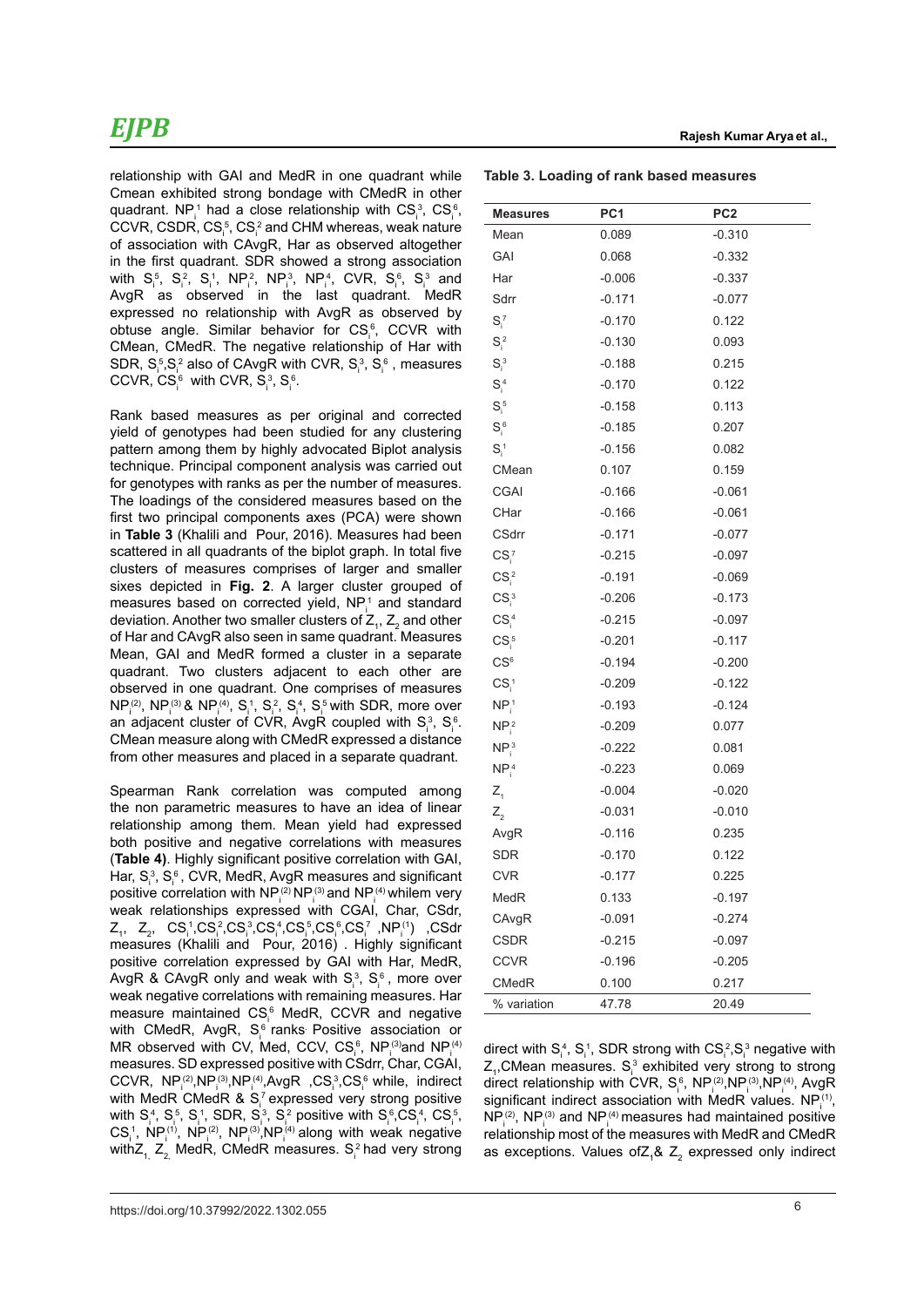Sdrr -0.171 -0.171 -0.171 -0.171 -0.171 -0.171 -0.171 -0.171 -0.171 -0.171 -0.17

HB13-38



**Fig. 1. Clustering pattern of non parametric stability measures Fig. 1. Clustering pattern of non parametric stability measures**



Fig. 2. Degree of association among stability measures as per Biplot analysis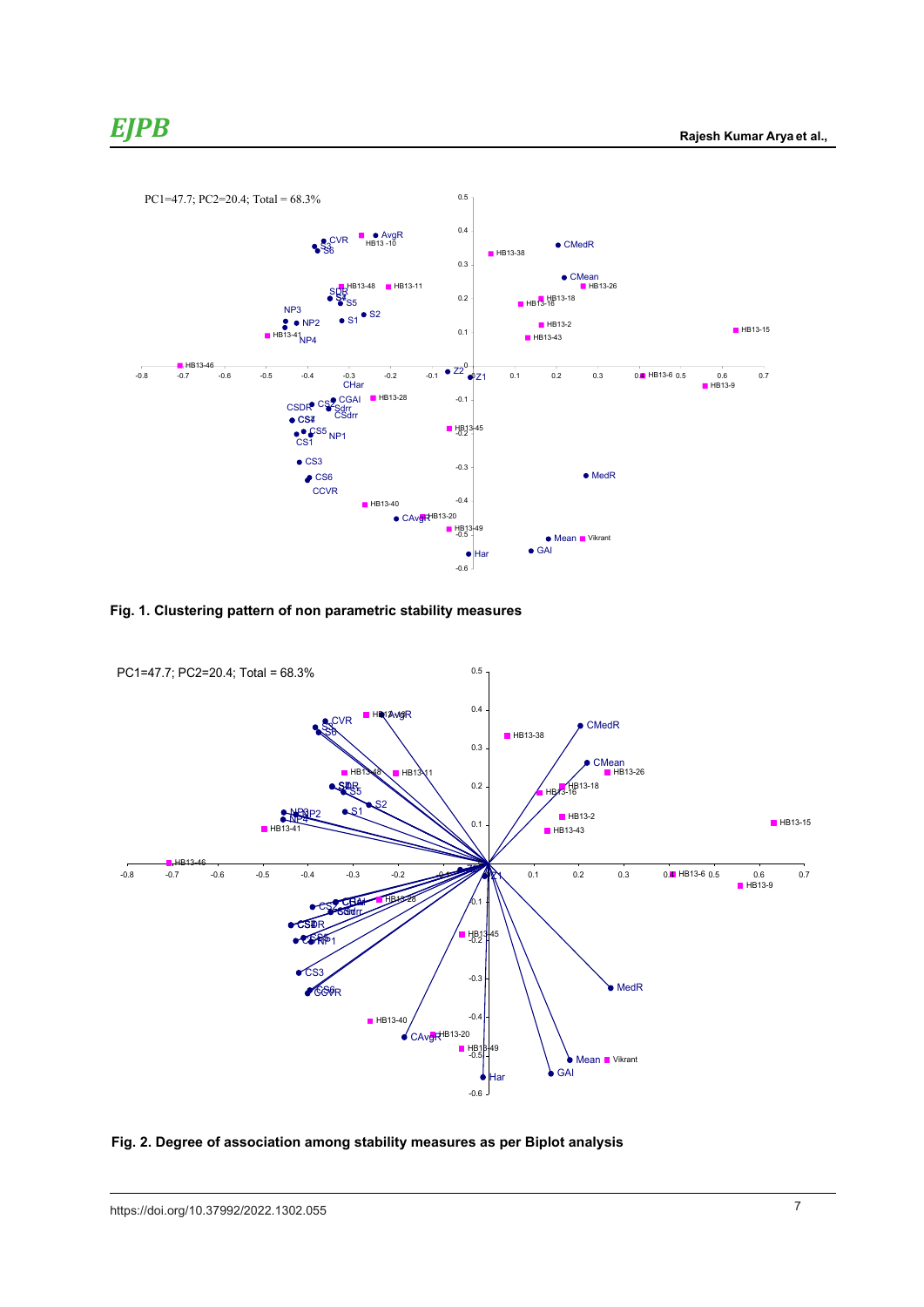### **Table 4. Association analysis among non parametric measures of stability of Faba bean genotypes**

|                              |              | GAI Har Sdrr |              | $S_i^7$      | $S_i^2$      | $S_i^3$      | $S_i^4$ | $S_i^5$      | $S_i^6$      | $S_i^1$      | CMean CGAI CHar CSdrr CS <sub>i</sub> CS <sub>i</sub>                                                             |              |              |                                           |                                     |   | CS <sub>i</sub> <sup>3</sup>  | $CS^4_1$          | CS <sub>i</sub>                                  |
|------------------------------|--------------|--------------|--------------|--------------|--------------|--------------|---------|--------------|--------------|--------------|-------------------------------------------------------------------------------------------------------------------|--------------|--------------|-------------------------------------------|-------------------------------------|---|-------------------------------|-------------------|--------------------------------------------------|
| Mean                         |              |              |              |              |              |              |         |              |              |              | 0.974 0.823-0.262-0.347-0.295-0.744-0.347-0.292-0.737-0.192-0.065-0.289-0.284-0.262-0.079-0.111 0.096-0.079 0.006 |              |              |                                           |                                     |   |                               |                   |                                                  |
| GAI                          | 1            |              |              |              |              |              |         |              |              |              | 0.905-0.053-0.099-0.087-0.465-0.099-0.038-0.462 0.068 0.108 -0.077-0.058-0.053 0.065 0.076 0.235 0.065 0.101      |              |              |                                           |                                     |   |                               |                   |                                                  |
| Har                          | $\mathbf{1}$ | 1            |              |              |              |              |         |              |              |              | 0.272 0.092 0.066 -0.229 0.092 0.147 -0.215 0.240 -0.126 0.254 0.274 0.272 0.283 0.258 0.464 0.283 0.314          |              |              |                                           |                                     |   |                               |                   |                                                  |
| Sdrr                         | $\mathbf{1}$ | 1            | 1            |              |              |              |         |              |              |              | 0.242 0.192 0.504 0.242 0.244 0.528 0.234 -0.593 0.983 0.975 1.000 0.553 0.510 0.611 0.553 0.480                  |              |              |                                           |                                     |   |                               |                   |                                                  |
| $S_i^7$                      | $\mathbf{1}$ | 1            | 1            | 1            |              |              |         |              |              |              | 0.776 0.770 1.000 0.931 0.676 0.966 0.040 0.262 0.253 0.241 0.615 0.611 0.531 0.615 0.619                         |              |              |                                           |                                     |   |                               |                   |                                                  |
| $S_i^2$                      | 1            | 1            | 1            | 1            | 1            |              |         |              |              |              | 0.589 0.775 0.551 0.455 0.735 -0.201 0.233 0.240 0.192 0.455 0.620 0.404 0.455 0.412                              |              |              |                                           |                                     |   |                               |                   |                                                  |
| $S_i^3$                      | 1            | 1            | 1            | 1            | 1            | 1            |         |              |              |              | 0.770 0.729 0.962 0.655 -0.134 0.450 0.450 0.429 0.503 0.471 0.385 0.503 0.451                                    |              |              |                                           |                                     |   |                               |                   |                                                  |
| $S_i^4$                      | 1            | 1            | 1            | 1            | 1            | 1            | 1       |              |              |              | 0.930 0.676 0.966 0.040 0.263 0.253 0.242 0.615 0.611 0.531 0.615 0.619                                           |              |              |                                           |                                     |   |                               |                   |                                                  |
| $S_i^5$                      | 1            | 1            | 1            | 1            | $\mathbf{1}$ | $\mathbf{1}$ | 1       | 1            |              |              | 0.696 0.919 0.159 0.247 0.231 0.244 0.532 0.444 0.468 0.532 0.601                                                 |              |              |                                           |                                     |   |                               |                   |                                                  |
| $S_i^6$                      | 1            | 1            | 1            | 1            | 1            | 1            | 1       | 1            | 1            |              | 0.564 -0.136 0.534 0.523 0.528 0.510 0.381 0.422 0.510 0.532                                                      |              |              |                                           |                                     |   |                               |                   |                                                  |
| $S_i^1$                      | 1            | 1            | 1            | 1            | 1            | 1            | 1       | 1            | 1            | 1            | 0.126 0.246 0.236 0.234 0.610 0.634 0.537 0.610 0.587                                                             |              |              |                                           |                                     |   |                               |                   |                                                  |
| CMean                        | $\mathbf{1}$ | 1            | $\mathbf{1}$ | 1            | 1            | 1            | 1       | $\mathbf 1$  | 1            | 1            | 1                                                                                                                 |              |              |                                           |                                     |   |                               |                   | -0.613-0.639-0.593-0.294-0.289-0.439-0.294-0.240 |
| CGAI                         | $\mathbf{1}$ | 1            | 1            | 1            | 1            | 1            | 1       | 1            | 1            | 1            | 1                                                                                                                 | 1            |              | 1.000 0.983 0.499 0.465 0.566 0.499 0.438 |                                     |   |                               |                   |                                                  |
| CHar                         | $\mathbf{1}$ | 1            | 1            | 1            | 1            | 1            | 1       | 1            | 1            | 1            | $\mathbf{1}$                                                                                                      | 1            | 1            |                                           | 0.974 0.485 0.448 0.561 0.485 0.429 |   |                               |                   |                                                  |
| <b>CSdrr</b>                 | 1            | 1            | 1            | 1            | 1            | 1            | 1       | 1            | 1            | 1            | 1                                                                                                                 | 1            | 1            | 1                                         |                                     |   | 0.553 0.510 0.611 0.553 0.480 |                   |                                                  |
| CS <sub>i</sub>              | 1            | 1            | 1            | 1            | $\mathbf{1}$ | $\mathbf{1}$ | 1       | $\mathbf{1}$ | $\mathbf{1}$ | 1            | 1                                                                                                                 | $\mathbf{1}$ | $\mathbf{1}$ | 1                                         | 1                                   |   | 0.902 0.945 1.000 0.929       |                   |                                                  |
| CS <sub>i</sub> <sup>2</sup> | 1            | 1            | 1            | 1            | 1            | 1            | 1       | 1            | 1            | 1            | 1                                                                                                                 | 1            | 1            | 1                                         | 1                                   | 1 |                               | 0.833 0.902 0.719 |                                                  |
| CS <sub>i</sub> <sup>3</sup> | 1            | 1            | 1            | 1            | $\mathbf{1}$ | 1            | 1       | $\mathbf{1}$ | $\mathbf{1}$ | 1            | $\mathbf{1}$                                                                                                      | $\mathbf{1}$ | $\mathbf{1}$ | 1                                         | $\mathbf{1}$                        | 1 | 1                             | 0.945 0.908       |                                                  |
| CS <sub>i</sub> <sup>4</sup> | $\mathbf{1}$ | 1            | 1            | 1            | 1            | 1            | 1       | $\mathbf 1$  | 1            | 1            | 1                                                                                                                 | 1            | 1            | 1                                         | 1                                   | 1 | $\mathbf{1}$                  | 1                 | 0.929                                            |
| $CSi$ <sup>5</sup>           | 1            | 1            | $\mathbf{1}$ | 1            | 1            | 1            | 1       | 1            | 1            | 1            | 1                                                                                                                 | 1            | $\mathbf{1}$ | 1                                         | 1                                   | 1 | $\mathbf{1}$                  | 1                 | 1                                                |
| CS <sup>6</sup>              | $\mathbf{1}$ | 1            | 1            | 1            | 1            | 1            | 1       | 1            | 1            | 1            | $\mathbf{1}$                                                                                                      | $\mathbf{1}$ | $\mathbf{1}$ | 1                                         | 1                                   | 1 | $\mathbf{1}$                  | 1                 | 1                                                |
| CS <sub>i</sub>              | 1            | 1            | 1            | 1            | 1            | 1            | 1       | 1            | 1            | 1            | 1                                                                                                                 | 1            | 1            | 1                                         | 1                                   | 1 | 1                             | 1                 | 1                                                |
| NP <sub>i</sub> <sup>1</sup> | 1            | 1            | 1            | 1            | 1            | 1            | 1       | 1            | 1            | 1            | 1                                                                                                                 | 1            | $\mathbf{1}$ | 1                                         | 1                                   | 1 | $\mathbf{1}$                  | 1                 | 1                                                |
| NP <sub>i</sub> <sup>2</sup> | 1            | 1            | 1            | 1            | 1            | 1            | 1       | 1            | 1            | 1            | 1                                                                                                                 | 1            | 1            | 1                                         | 1                                   | 1 | 1                             | 1                 | 1                                                |
| NP <sub>i</sub> <sup>3</sup> | 1            | $\mathbf{1}$ | $\mathbf{1}$ | $\mathbf{1}$ | 1            | 1            | 1       | $\mathbf 1$  | $\mathbf{1}$ | 1            | $\mathbf{1}$                                                                                                      | $\mathbf{1}$ | $\mathbf{1}$ | $\mathbf{1}$                              | $\mathbf{1}$                        | 1 | $\mathbf{1}$                  | 1                 | 1                                                |
| NP <sub>i</sub> <sup>4</sup> | 1            | 1            | 1            | 1            | 1            | $\mathbf{1}$ | 1       | $\mathbf{1}$ | 1            | $\mathbf{1}$ | $\mathbf 1$                                                                                                       | $\mathbf 1$  | 1            | 1                                         | $\mathbf{1}$                        | 1 | $\mathbf{1}$                  | 1                 | 1                                                |
| $Z_{1}$                      | 1            | 1            | 1            | 1            | $\mathbf{1}$ | $\mathbf{1}$ | 1       | 1            | $\mathbf{1}$ | 1            | 1                                                                                                                 | $\mathbf{1}$ | $\mathbf{1}$ | 1                                         | 1                                   | 1 | $\mathbf{1}$                  | 1                 | 1                                                |
| $Z_{2}$                      | 1            | 1            | 1            | 1            | 1            | 1            | 1       | 1            | 1            | 1            | 1                                                                                                                 | 1            | 1            | 1                                         | 1                                   | 1 | 1                             | 1                 | 1                                                |
| AvgR                         | 1            | 1            | 1            | 1            | 1            | 1            | 1       | 1            | 1            | 1            | 1                                                                                                                 | 1            | 1            | 1                                         | 1                                   | 1 | $\mathbf{1}$                  | 1                 | 1                                                |
| SDR                          | 1            | 1            | 1            | 1            | 1            | 1            | 1       | 1            | 1            | 1            | 1                                                                                                                 | 1            | 1            | 1                                         | 1                                   | 1 | 1                             | 1                 | 1                                                |
| CVR                          | 1            | 1            | 1            | 1            | 1            | 1            | 1       | 1            | 1            | 1            | 1                                                                                                                 | $\mathbf{1}$ | $\mathbf{1}$ | 1                                         | 1                                   | 1 | 1                             | 1                 | 1                                                |
| MedR                         | 1            | 1            | 1            | 1            | 1            | 1            | 1       | 1            | $\mathbf{1}$ | 1            | 1                                                                                                                 | $\mathbf{1}$ | $\mathbf{1}$ | 1                                         | 1                                   | 1 | $\mathbf{1}$                  | 1                 | 1                                                |
| CAvgR                        | $\mathbf{1}$ | 1            | 1            | 1            | 1            | 1            | 1       | 1            | $\mathbf{1}$ | 1            | 1                                                                                                                 | 1            | $\mathbf{1}$ | 1                                         | 1                                   | 1 | 1                             | 1                 | 1                                                |
| CSDR                         | 1            | 1            | 1            | 1            | 1            | 1            | 1       | 1            | 1            | 1            | 1                                                                                                                 | 1            | $\mathbf{1}$ | 1                                         | 1                                   | 1 | 1                             | 1                 | 1                                                |
| <b>CCVR</b>                  | 1            | 1            | 1            | 1            | $\mathbf{1}$ | 1            | 1       | 1            | 1            | 1            | 1                                                                                                                 | 1            | 1            | 1                                         | 1                                   | 1 | 1                             | 1                 | $\mathbf{1}$                                     |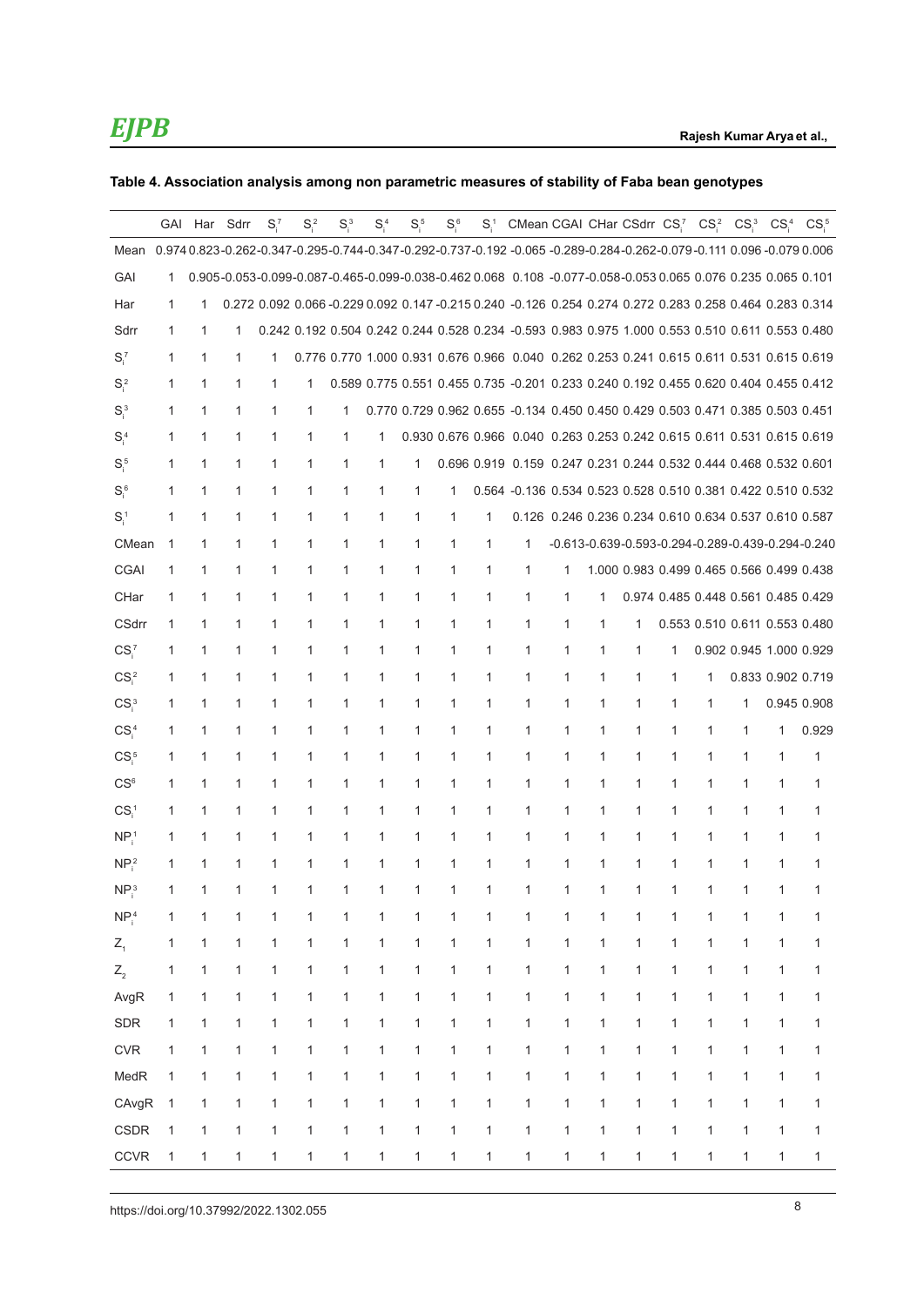### **Table 4. Continued**

|                              | $CSi$ <sup>6</sup> | CS <sub>i</sub> | NP <sub>i</sub> <sup>(1)</sup> | NP <sub>i</sub> <sup>(2)</sup>                                                           | NP <sub>i</sub> <sup>(3)</sup> | NP <sub>i</sub> <sup>(4)</sup> | $Z_{1}$      | $Z_{2}$ |                                                               |              |   |   |                                                                                                      |                 |         | AvgR SDR CVR MedR CAvgR CSDR CCVR CMedR |
|------------------------------|--------------------|-----------------|--------------------------------|------------------------------------------------------------------------------------------|--------------------------------|--------------------------------|--------------|---------|---------------------------------------------------------------|--------------|---|---|------------------------------------------------------------------------------------------------------|-----------------|---------|-----------------------------------------|
| Mean                         |                    |                 |                                |                                                                                          |                                |                                |              |         |                                                               |              |   |   | 0.194 -0.014 0.047 -0.526 -0.570 -0.540 -0.159 -0.213 -0.876 -0.347 -0.795 0.812 0.479               | -0.079 0.189    |         | $-0.302$                                |
| GAI                          |                    |                 |                                | 0.307  0.116  0.131  -0.275  -0.285  -0.258  0.083  0.070  -0.545  -0.099  -0.519  0.738 |                                |                                |              |         |                                                               |              |   |   | 0.616                                                                                                | 0.065           | 0.304   | $-0.335$                                |
| Har                          |                    |                 |                                | 0.526 0.326 0.307 -0.014 -0.026 -0.004 0.225 0.238 -0.349 0.092 -0.284 0.514             |                                |                                |              |         |                                                               |              |   |   | 0.803                                                                                                | 0.283           | 0.535   | $-0.544$                                |
| Sdrr                         |                    |                 |                                | 0.601 0.529 0.463 0.714 0.735 0.735 0.198 0.294 0.568 0.242 0.535 -0.501 0.567           |                                |                                |              |         |                                                               |              |   |   |                                                                                                      | 0.553           | 0.637   | $-0.481$                                |
| $S_i^7$                      |                    |                 |                                | 0.520 0.577 0.561 0.508 0.566 0.561 -0.238 -0.139 0.234 1.000 0.634 -0.011               |                                |                                |              |         |                                                               |              |   |   | 0.044                                                                                                | 0.615           | 0.526   | $-0.004$                                |
| $S_i^2$                      |                    |                 |                                | 0.359  0.416  0.343  0.257  0.381  0.361  -0.357  -0.365  0.188  0.775  0.534  0.020     |                                |                                |              |         |                                                               |              |   |   | 0.011                                                                                                | 0.455           | 0.397   | 0.007                                   |
| $S_i^3$                      |                    |                 |                                |                                                                                          |                                |                                |              |         |                                                               |              |   |   | 0.331 0.454 0.420 0.814 0.842 0.821 -0.134 -0.043 0.736 0.770 0.967 -0.728 -0.077                    | 0.503           | 0.314   | 0.011                                   |
| $S_i^4$                      |                    |                 |                                |                                                                                          |                                |                                |              |         |                                                               |              |   |   | 0.520 0.577 0.561 0.508 0.566 0.561 -0.238 -0.139 0.234 1.000 0.634 -0.011 0.044                     | 0.615           | 0.526   | $-0.004$                                |
| $Si^5$                       |                    |                 |                                |                                                                                          |                                |                                |              |         |                                                               |              |   |   | 0.510 0.523 0.568 0.555 0.527 0.542 -0.180 -0.025 0.203 0.930 0.583 -0.024 0.103                     | 0.532           | 0.489   | $-0.047$                                |
| $Si$ <sup>6</sup>            |                    |                 |                                |                                                                                          |                                |                                |              |         |                                                               |              |   |   | 0.442 0.502 0.514 0.888 0.855 0.850 -0.001 0.082 0.773 0.676 0.970 -0.549 0.100                      | 0.510           | 0.413   | $-0.001$                                |
| $S_i^1$                      |                    |                 |                                |                                                                                          |                                |                                |              |         |                                                               |              |   |   | 0.524 0.563 0.522 0.418 0.487 0.491 -0.209 -0.081 0.136 0.966 0.510 0.131 0.131                      | 0.610 0.545     |         | $-0.039$                                |
| CMean                        |                    |                 |                                |                                                                                          |                                |                                |              |         |                                                               |              |   |   | -0.428 -0.335 -0.217 -0.362 -0.342 -0.325 0.048 0.104 -0.177 0.039 -0.210 0.535 -0.475 -0.294 -0.470 |                 |         | 0.627                                   |
| CGAI                         |                    |                 |                                |                                                                                          |                                |                                |              |         |                                                               |              |   |   | 0.555 0.492 0.415 0.687 0.706 0.712 0.162 0.232 0.573 0.263 0.555 -0.484 0.534                       | 0.499           | 0.592   | $-0.445$                                |
| CHar                         |                    |                 |                                |                                                                                          |                                |                                |              |         |                                                               |              |   |   | 0.554 0.486 0.405 0.676 0.691 0.697 0.164 0.220 0.561 0.253 0.546 -0.476 0.553                       | 0.485           | 0.590   | $-0.465$                                |
| CSdrr                        |                    |                 |                                | 0.601 0.529 0.463 0.714 0.734 0.734 0.198 0.294 0.568 0.242 0.535 -0.501 0.567           |                                |                                |              |         |                                                               |              |   |   |                                                                                                      | 0.553           | 0.637   | $-0.481$                                |
| CS <sub>i</sub>              | 0.871 0.971        |                 | 0.9                            |                                                                                          |                                |                                |              |         | 0.650 0.777 0.784 0.073 0.162 0.189 0.578 0.434 -0.214 0.397  |              |   |   |                                                                                                      | 1.000           | 0.892   | $-0.346$                                |
| CS <sub>i</sub> <sup>2</sup> | 0.713 0.811        |                 | 0.68                           |                                                                                          |                                |                                |              |         |                                                               |              |   |   | 0.460 0.672 0.660 -0.087 0.001 0.156 0.592 0.389 -0.150 0.282                                        | 0.902           | 0.768   | $-0.241$                                |
| $CS_i^3$                     |                    | 0.968 0.949     | 0.89                           |                                                                                          |                                |                                |              |         |                                                               |              |   |   | 0.615 0.690 0.713 0.018 0.079 0.080 0.471 0.314 -0.158 0.616                                         | 0.945           | 0.977   | $-0.557$                                |
| CS <sub>i</sub> <sup>4</sup> | 0.871 0.971        |                 | 0.90                           |                                                                                          |                                |                                |              |         | 0.650 0.777 0.784 0.073 0.162 0.189 0.578 0.434 -0.214 0.397  |              |   |   |                                                                                                      | 1.000           | 0.892   | $-0.346$                                |
| CS <sub>i</sub> <sup>5</sup> |                    | 0.898 0.968     | 0.98                           |                                                                                          |                                |                                |              |         |                                                               |              |   |   | 0.632 0.678 0.704 0.044 0.111 0.073 0.544 0.373 -0.146 0.402                                         | 0.929           | 0.878   | $-0.350$                                |
| CS <sup>6</sup>              | 1                  | 0.910           | 0.89                           |                                                                                          |                                |                                |              |         | 0.603 0.618 0.644 -0.036 0.019 0.014 0.412 0.262 -0.128 0.698 |              |   |   |                                                                                                      | 0.871           | 0.985   | $-0.637$                                |
| CS <sub>i</sub>              | 1                  | 1               | 0.95                           |                                                                                          |                                |                                |              |         | 0.654 0.734 0.762 0.069 0.126 0.126 0.529 0.394 -0.177 0.446  |              |   |   |                                                                                                      | 0.971           | 0.913   | $-0.383$                                |
| NP <sub>i</sub> <sup>1</sup> | 1                  | $\mathbf{1}$    | 1                              |                                                                                          |                                |                                |              |         | 0.644 0.663 0.693 0.048 0.106 0.056 0.486 0.349 -0.131 0.411  |              |   |   |                                                                                                      | 0.900           | 0.862   | $-0.314$                                |
| $NP_i^2$                     | 1                  | $\mathbf{1}$    | $\mathbf{1}$                   | $\mathbf{1}$                                                                             | 0.937                          |                                |              |         | 0.943 0.129 0.223 0.712 0.505 0.842 -0.794 0.335              |              |   |   |                                                                                                      | 0.650           | 0.583   | $-0.353$                                |
| NP <sub>i</sub> <sup>3</sup> | $\mathbf{1}$       | 1               | 1                              | 1                                                                                        | 1                              |                                |              |         |                                                               |              |   |   | 0.986 0.104 0.199 0.712 0.565 0.850 -0.735 0.246                                                     | 0.777 0.620     |         | $-0.243$                                |
| $NP_i^4$                     | 1                  |                 |                                | 1                                                                                        |                                | 1                              |              |         |                                                               |              |   |   | 0.104  0.196  0.674  0.561  0.826  -0.696  0.264                                                     | 0.784 0.644     |         | -0.247                                  |
| $Z_{1}$                      | 1                  | 1               | 1                              | 1                                                                                        | 1                              | 1                              | 1            |         |                                                               |              |   |   | 0.945 0.268 -0.239 -0.050 -0.253 0.193                                                               | 0.073 -0.030    |         | $-0.249$                                |
| $Z_{2}$                      | 1                  | 1               | 1                              | 1                                                                                        | 1                              | 1                              | 1            | 1       |                                                               |              |   |   | 0.305 -0.139 0.007 -0.329 0.197                                                                      | 0.162 0.037     |         | $-0.289$                                |
| AvgR                         | $\mathbf{1}$       | 1               | 1                              | $\mathbf{1}$                                                                             | 1                              | $\mathbf{1}$                   | $\mathbf{1}$ | 1       | 1                                                             |              |   |   | 0.361  0.861  -0.744  -0.062  0.208                                                                  |                 | 0.035   | 0.105                                   |
| <b>SDR</b>                   | 1                  | 1               | 1                              | 1                                                                                        | 1                              | 1                              | 1            | 1       | 1                                                             | $\mathbf{1}$ |   |   | 0.635 -0.254 -0.064 0.578                                                                            |                 | 0.418   | $-0.052$                                |
| <b>CVR</b>                   | $\mathbf{1}$       | 1               | 1                              | $\mathbf{1}$                                                                             | $\mathbf{1}$                   | 1                              | 1            | 1       | 1                                                             | 1            | 1 |   | $-0.827 -0.049$                                                                                      | 0.434           | 0.251   | $-0.010$                                |
| MedR                         | 1                  | 1               | 1                              | 1                                                                                        | 1                              | 1                              | 1            | 1       | 1                                                             | 1            | 1 | 1 |                                                                                                      | $-0.032 -0.214$ | $-0.12$ | 0.201                                   |
| CAvgR                        | $\mathbf{1}$       | 1               | 1                              | 1                                                                                        | 1                              | 1                              | 1            | 1       | 1                                                             | $\mathbf{1}$ | 1 | 1 | 1                                                                                                    | 0.397           | 0.70    | $-0.868$                                |
| <b>CSDR</b>                  | 1                  | 1               | 1                              | 1                                                                                        | $\mathbf{1}$                   | $\mathbf{1}$                   | $\mathbf{1}$ | 1       | 1                                                             | $\mathbf{1}$ | 1 | 1 | 1                                                                                                    | $\mathbf{1}$    | 0.89    | $-0.346$                                |
| <b>CCVR</b>                  | 1                  | 1               | 1                              | 1                                                                                        | 1                              | 1                              | 1            | 1       | 1                                                             | 1            | 1 | 1 | 1                                                                                                    | 1               | 1       | $-0.631$                                |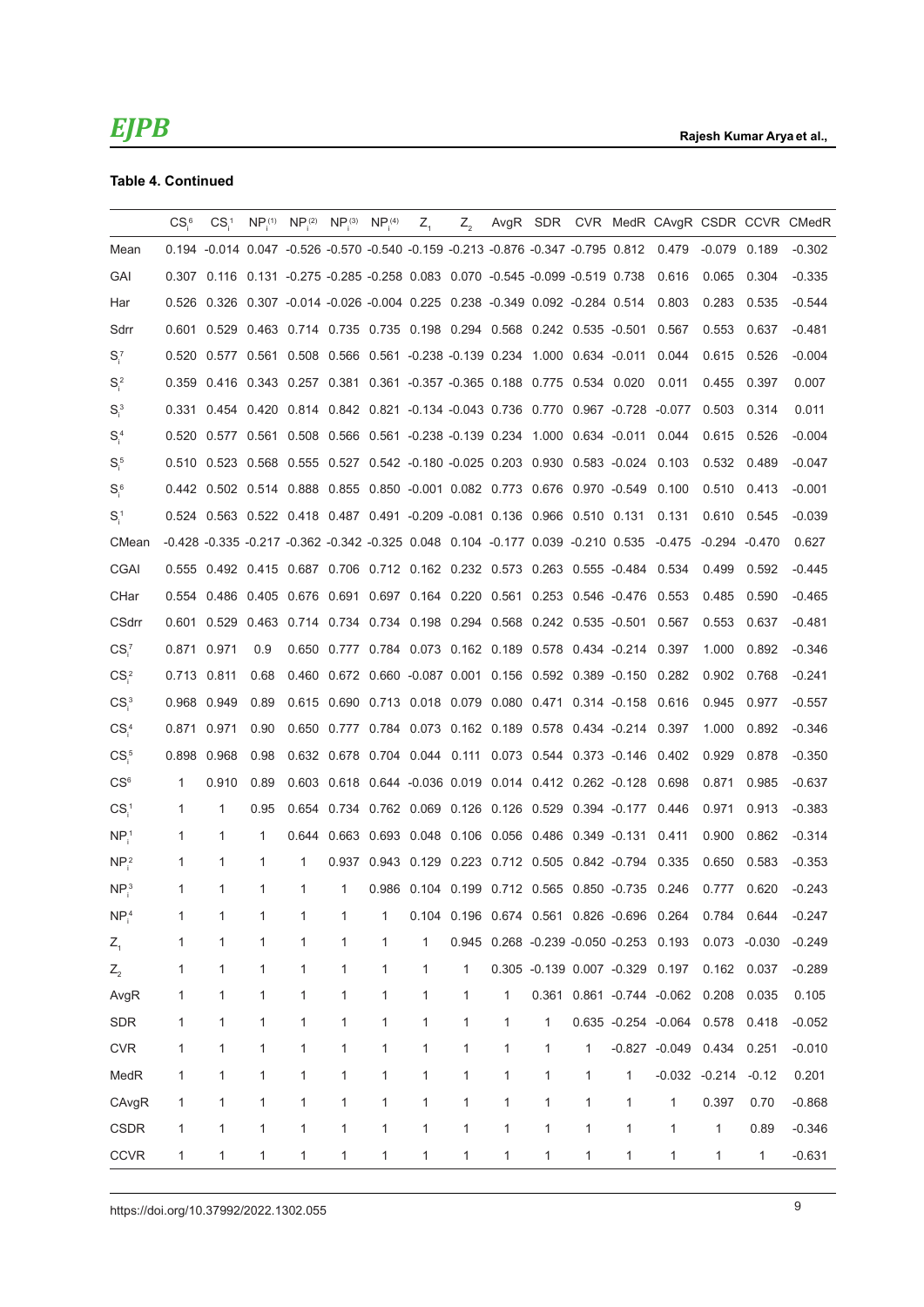relationship with SDR and CMedR measures.  $\text{CS}_\text{i}^{\text{-}}$  ,CS $\text{c}_\text{i}^{\text{-}}$  ,  $\text{CS}_i^{\,3}$  ,CS $_i^{\,4}$  ,CS $_i^{\,5}$  ,CS $_i^{\,6}$ ,CS $_i^{\,7}$  had displayed highly significant to significant direct association with other measures except of MedR and CMedR (Hameed *et al*., 2020). Med expressed only positive correlations with measures. Indirect relationships of AvgR, SDR, CVR, MedR with MedR and CAvgR measures were also observed.

Stability measures  $NP_i^{(2)}, NP_i^{(3)}$ &  $NP_i^{(4)}, S_i^1, S_i^2, S_i^4, S_i^5$  with SDR, more over adjacent cluster of CVR, AvgR coupled with  $S_i^3$ ,  $S_i^6$  in biplot analysis. Non parametric measures  $NP_i^{(1)}$ ,  $NP_i^{(2)}$ ,  $NP_i^{(3)}$  and  $NP_i^{(4)}$  had expressed direct relationship most of the measures. Values of CS $^1$ ,CS $^2$ ,CS $^3$ ,CS $^4$ ,CS $^5$ ,CS $^6$ ,CS $^7$ had displayed highly significant to significant direct association with other measures. Non parametric measures had been exploited in analysis for their ease of calculation along with meaningful interpretations.

#### **ACKNOWLEDGEMENT**

The authors acknowledge the financial support to the Network Coordinator, AICRN project (Research on potential crops) ICAR-NBPGR, New Delhi. The authors would also like to thank Dr. J. S. Hooda Ex. Head, MAP Section and all the persons who contributed directly and indirectly for any kind of help during the study.

#### **REFERENCES**

- Abuellail, F.FB, El–Taib, A.B.A. and Hefny, Y. A.M. 2021. Stability analysis and performance of promising sugarcane varieties for yield and quality traits. *Electronic Journal of Plant Breeding,* **12(3):** 623- 636. [\[Cross Ref\]](https://doi.org/10.37992/2021.1203.088)
- Ahmadi, J., Vaezi, B., Shaabani, A., Khademi, K., Ourang, S. and Pour-Aboughadareh, A. 2015. Non-parametric measures for yield stability in grass pea (*Lathyrus sativus* L.) advanced lines in semi warm regions. *Journal of Agricultural Science and Technology,*  **17**:1825-1838.
- Farshadfar, E., Mahmudi, N. and Sheibanirad, A .2014. Nonparametric methods for interpreting genotype×environment interaction in bread wheat genotypes. *Journal of Biodiversity & Environmental Sciences,* **4**: 55-62.
- Golkar, P., Rahmatabadi, N., Mohammad, S. A. and Maibody, M. M .2020. Improvement of yield and yield stability in safflower using multivariate, parametric and non-parametric methods under different irrigation treatments and planting date. *Acta Agriculturae Slovenica,* **115(2):** 315–327. [\[Cross Ref\]](https://doi.org/10.14720/aas.2020.115.2.1257)
- Hameed, M., Shah, S. H. and Khan, H. H .2020. A nonparametric analysis for stability of wheat genotypes tested in Southern Punjab Pakistan*. European Online Journal of Natural and Social Sciences,* **9(1):**153-163.
- Huehn, M .1990a. Non-parametric measures of phenotypic stability. Part 1. Theory. *Euphytica,* **4 7**:189-194. [\[Cross Ref\]](https://doi.org/10.1007/BF00024241)
- Huehn, M .1990b. Non-parametric measures of phenotypic stability: Part 2. Application. *Euphytica,* **47**:195- 201. [\[Cross Ref\]](%20https://doi.org/10.1007/BF00024242)
- Khalili, M. and Pour-Aboughadareh, A. 2016. Parametric and non- parametric measures for evaluating yield stability and adaptability in barley doubled haploid lines. *Journal of Agricultural Science and Technology,* **18**: 789–803.
- Khamassi, K., Elyes, B., Rouissi, M., Dakhlaoui, A., Ayed, R. B. and Hanana, M. 2021. Genetic variability of tunisian faba beans (*Vicia faba* L.) based on seeds' morphophysical properties as assessed by statistical analysis. *Journal of Food Quality,* **2021**:1- 10. [\[Cross Ref\]](https://doi.org/10.1155/2021/9493607)
- Khazaei, H., Sullivan, D. M. O' and Stoddard, F. L. 2021. Recent advances in faba bean genetic and genomic tools for crop improvement. *Legume Science,* **3(3):** e75. [\[Cross Ref\]](%20https://doi.org/10.1002/leg3.75)
- Mohammadi, R., Farshadfarar, E. and Amri, A .2016. Comparison of rank-based stability statistics for grain yield in rainfed durum wheat. *New Zealand Journal of Crop & Horticulture Science,* **44**: 25–40. [\[Cross Ref\]](https://doi.org/10.1080/01140671.2015.1100126)
- Nair, S., Veerasamy, S., Vijayaraghavan, A., Suresh, G., Anees A. and Yuvaraj, T. 2021. Selection of clones of Eucalyptus camaldulensis (Dehnh.) based on stability for tree volume. *Electronic Journal of Plant Breeding*, **12(3):** 732-740[. \[Cross Ref\]](https://doi.org/10.37992/2021.1203.102)
- Narasimhulu, R. Satyavathi, C. T., Reddy, B. S. and Ajay, B.C. 2022. Principal components of genetic diversity and association studies for yield related traits in pearl millet [*Pennisetum glaucum* (L.) R. Br.]. *Electronic Journal of Plant Breeding*, **13(1):** 175-181[. \[Cross Ref\]](https://doi.org/10.37992/2022.1301.025)
- Nassar, R. and Huehn, M.1987. Studies on estimation of phenotypic stability: tests of significance for nonparametric measures of phenotypic stability. *Biometric,* **43**: 45- 53. [\[Cross Ref\]](https://doi.org/10.2307/2531947)
- Papastylianou, P., Vlachostergios, D.N., Dordas, C., Tigka, E., Papakaloudis, P., Kargiotidou, A., Pratsinakis, E., Koskosidis, A., Pankou, C., Kousta, A., et al. 2021. Genotype X environment interaction analysis of faba bean (*Vicia faba* L.) for biomass and seed yield across different environments. *Sustainability,* **13**: 2586. [\[Cross Ref\]](https://doi.org/10.3390/su13052586)
- Piepho, H.P. and Lotito, S. 1992. Rank correlation among parametric and nonparametric measures of phenotypic stability. *Euphytica,* **64**: 221–225. [\[Cross Ref\]](https://doi.org/10.1007/BF00046052)

10 https://doi.org/10.37992/2022.1302.055